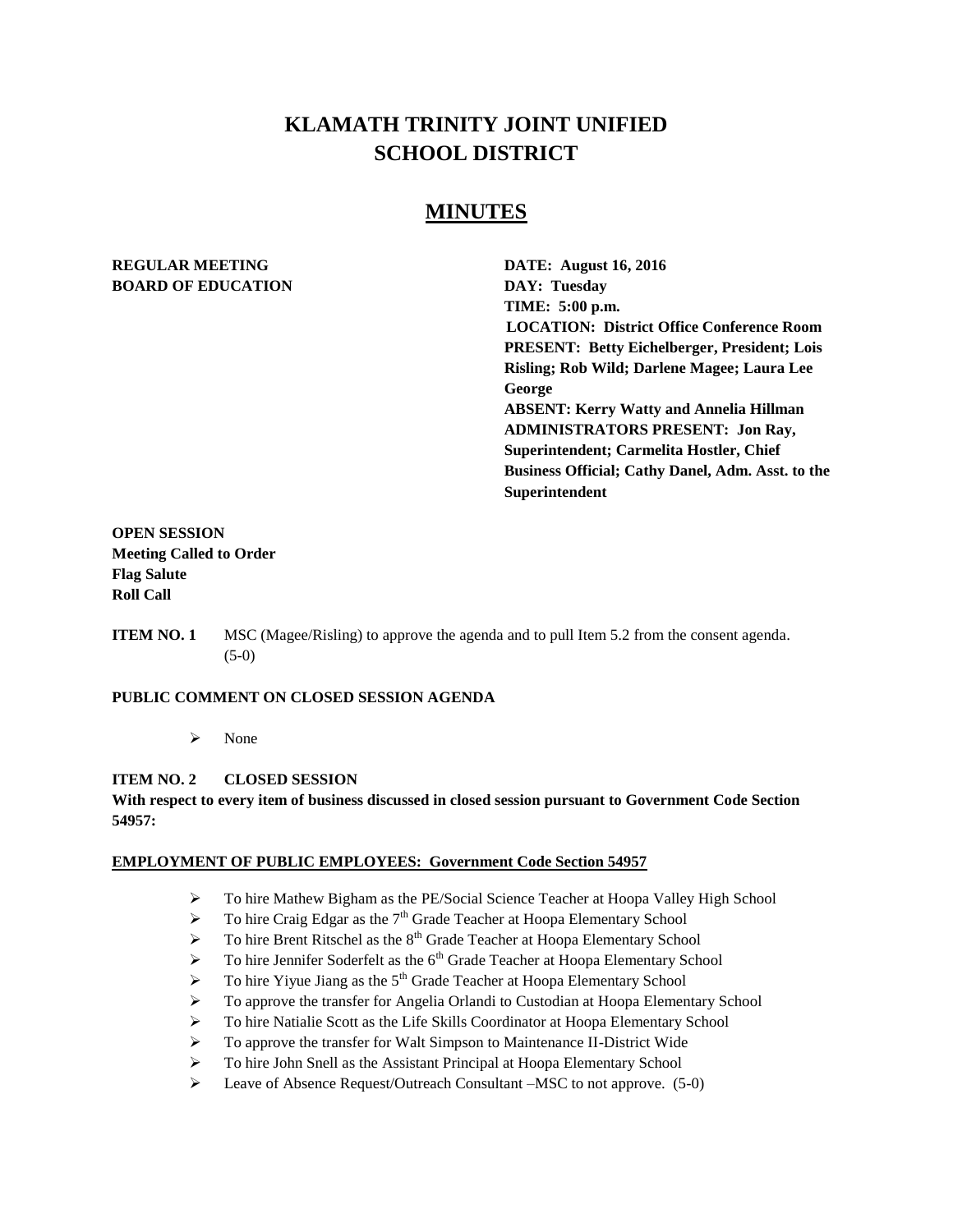MIN 8-16-16 Page 2

#### **STIPENDS**

To hire Darian Ferris as the JV Volleyball Coach at Hoopa Valley High School

### **VOLUNTEER COACHING**

To approve Danielle Batey as a volunteer Track Coach at Hoopa Valley High School

*All hires were approved by one motion (4-1 Abstain/George)* 

**GOVERNMENT CODE SECTION 54957**: Public Employee discipline, dismissal, release, non re-election, acceptance of the resignation of, or other action which otherwise affects the employment status of a public employee.

*The Superintendent has accepted the resignations of Emmet Bowman and Celinda Gonzales.* 

GOVERNMENT CODE SECITON 54956.9 Conference with Legal Counsel – Anticipated Litigation: Under Government Code sections 54956.9(d)(2), the Klamath Trinity Joint Unified Board of Trustees hereby provides public notice that it may meet in Closed Session to decide whether there is significant exposure to litigation, and to consider and act in connection with matters for which there is a significant exposure to litigation. Under Government Code sections 54956.9, the Klamath Trinity Joint Unified Board of Trustees hereby provides public notice that it may meet in Closed Session to decide to initiate litigation and to consider and act in connection with litigation it has decided to initiate Conference with Legal Counsel – Anticipated Litigation: Significant exposure to Litigation.

GOVERNMENT CODE SECTIONS 6549.1(d) AND 54957.6 CONFERENCE WITH LABOR NEGOTIATOR Agency Negotiator: Jon Ray, Superintendent, Employee Organizations: Klamath Trinity Teachers Association (KTTA); California School Employees Association, Chapter 347 (CSEA); Unrepresented Employees. CONFERENCE WITH DISTRICT NEGOTIATOR:

### **RETURN TO OPEN SESSION** 7:12 p.m.

### **ITEM NO. 3 ANNOUNCEMENT OF ACTIONS TAKEN IN CLOSED SESSION WHICH ARE REQUIRED TO BE ANNOUNCED**

### **ITEM NO. 4 PUBLIC COMMENT AND COMMUNICATION ON NON-AGENDAT ITEMS: TO INCLUDE INDIAN POLICIES AND PROCEDURES**

- $\triangleright$  Carole Lewis-Asked about when school will start.
- $\triangleright$  Tim Bussell-Construction and information
- Leslie Abbott-SDC Class
- > Lynn Abarr-Cafeterias

### **ITEM NO. 5 CONSENT AGENDA**

MSC (Magee/Wild)) to approve the consent agenda after removing Item 5.2. (5-0)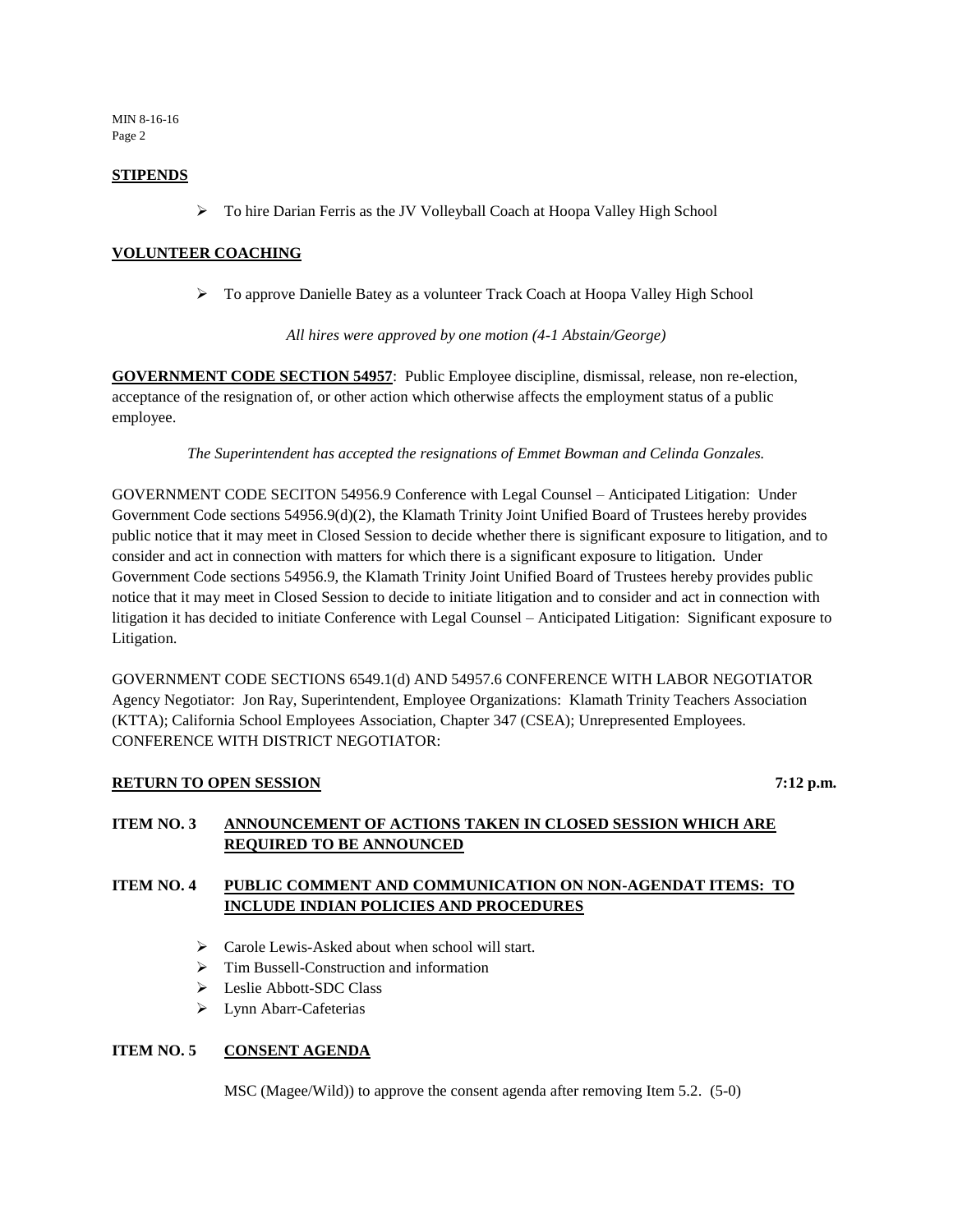MIN 8-16-16 Page 3

#### **5.1 MINUTES OF PREVIOUS MEETING**

Regular Meeting – June 21, 2016 Special Meeting – June 27, 2016 Special Meeting – July 8, 2016 Special Meeting – July 21, 2016

#### **5.2 BILLS AND WARRANTS REPORT**

MSC (George/Wild) to approve the Bills and Warrants report for June and July. Total for the month of June: \$3,004,085.47 Total for the month of July: \$ 654,151.79 (5-0)

#### **5.3 DECLARE LIBRARY BOOKS AS SURPLUS OR FOR DISCARD**

The Board approved the list of library books from Trinity Valley for surplus and/or discard.

#### **5.4 OUT OF STATE AND IN STATE OVERNIGHT FIELD TRIP REQUESTS**

The Board approved the following field trips for the Orleans Elementary School fourth and fifth grades:

Crater Lake National Park September 21-23 Ashland, Oregon January 19-20 Redwood National Park May 30-June 2

### **5.5 OUT OF STATE TRAVEL**

The Board approved the out of state travel to Atlanta for Jon Ray, Dustin Rossman, Wes Crawford, and William Hostler to attend the School-Justice Partnership Institute. All expenses were covered by the institute.

#### **ITEM NO. 6 DISTRICT REPORTS**

- **6.1** Board Reports-Laura Lee George reported attending the State Public American Indian Education Oversight Committee in Sacramento and shared information from that meeting.
- **6.2** Employee Group Reports: None
- **6.3** Indian Education Director's Report: Announced the Indian Policies and Procedures Task Force Committee will meet September  $7<sup>th</sup>$  and that the committee meets on the 1<sup>st</sup> Wednesday of every other month.
- **6.4** Special Education Director's Report: Dr. Craig Kimball reported on some of the programs in the Special Education Program.
- **6.5** Hoopa Valley High School Report: Dustin Rossman, Principal and Sydney McConnell, Counselor shared information regarding graduation requirements and what is required for a student to graduate from high school.
- **6.6** Maintenance & Operations Report: Melissa Ammon, M & T Director shared some of the duties that are and are not required of the custodians on a daily basis.

#### **DISCUSSION ITEMS**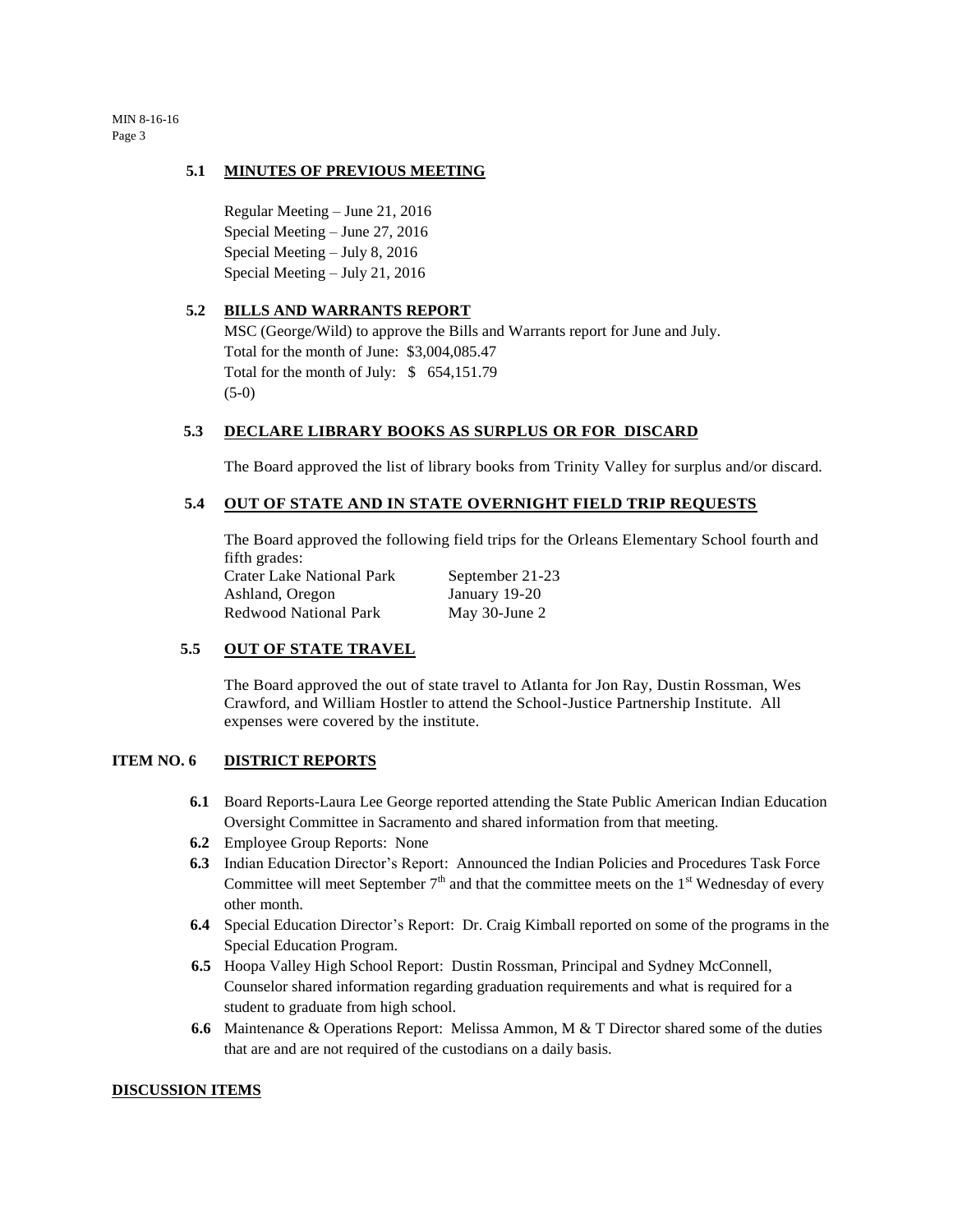MIN 8-16-16 Page 4

#### **ITEM NO. 7 ITEMS FOR BOARD ACTION**

#### **7.1 MOVING SDC PROGRAM TO TRINITY VALLEY ELEMENTARY SCHOOL**

No Action Taken.

# **7.2 CONSOLIDATING TRANSITIONAL KINDERGARTEN TO ONE CLASSROOM AT TRINITY VALLEY ELEMENTARY SCHOOL**

MSC (Wild/Magee) to approve the consolidation of the transitional kindergarten classes for Trinity Valley and Hoopa Elementary and to transport the students from Hoopa Elementary to Trinity Valley Elementary. (5-0)

# **7.3 QUOTE FROM CONTRAX FURNISHINGS-TRINITY VALLEY ELEMENTARY SCHOOL CLASSROOMS**

MSC (George/Risling) to approve the quote in the amount of \$39,752.00 for classroom furniture at Trinity Valley Elementary School. (5-0)

### **7.4 QUOTE FROM CONTRACT FURNISHINGS-HOOPA ELEMENTARY SCHOOL CLASSROOMS**

MSC (George/Wild) to approve the quote in the amount of \$128,636.59 for classroom furniture at Hoopa Elementary School. (5-0)

### **7.5 INVOICE FROM DAVID LUSSIER, DSA INSPECTOR-HOOPA HIGH GYM PHASE I, INCREMENT 2**

MSC (Rilsing/Magee) to approve the email quote from David Lussier, not to exceed \$20,000. (5-0)

### **7.6 PROVISIONAL INTERNSHIP PERMIT**

MSC (Magee/Wild) to approve the Provisional Internship Permit for Brent Ritschel to teach 8<sup>th</sup> grade at Hoopa Elementary School for the 2016-2017 school year. If approved, Mr. Ritschel will be employed with a Provisional Internship Permit. (5-0)

# **7.7 CONTRACT WITH MCCUEN CONSTRUCTION, INC./ALTERATIONS TO EXISTING BUILDING (CAFETERIA/KITCHEN) AT HOOPA VALLEY HIGH SCHOOL-INCREMENT 1, PHASE II MOLD REHABILITATION PROJECT**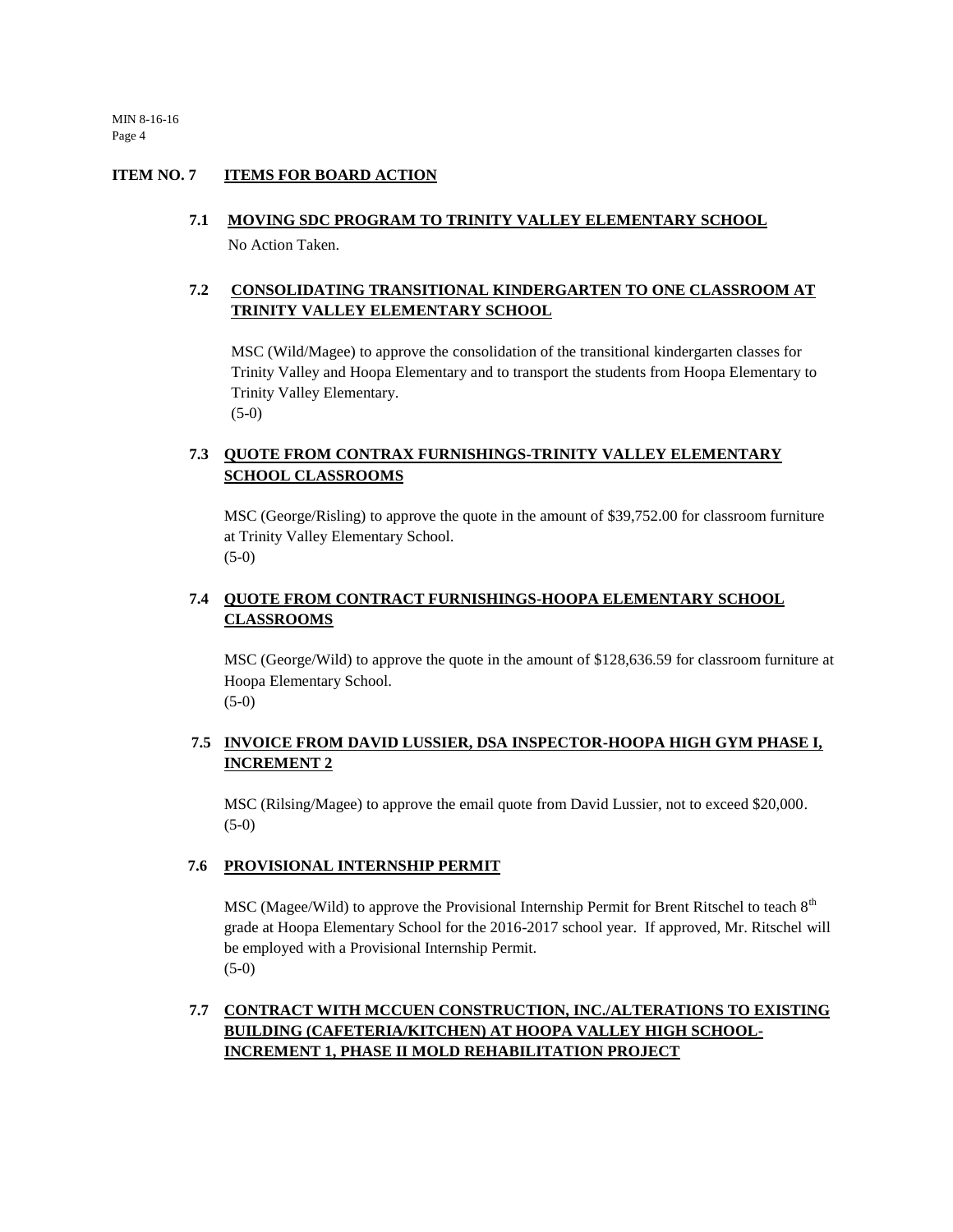MSC (Risling/George) to approve the contract in the amount of \$3,470,301.41 for the alterations to the cafeteria and kitche for the mold rehabilitation project. (5-0)

# **7.8 CONTRACT WITH MCCUEN CONSTRUCTION, INC./ALTERATIONS TO EXISTING BUILDING (ADMINISTRATION) AT HOOPA VALLEY HIGH SCHOOL-INCREMENT 2, PHASE II MOLD REHABILITATION PROJECT**

MSC (Wild/George) to approve the contract in the amount of \$3,457,872.00 for the alterations to the administration building for the mold rehabilitation project. (5-0)

### **7.9 CHANGE ORDER FOR HOOPA VALLEY HIGH SCHOOL GYM MODERNIZATION PROJECT-INCREMENT 2, PHASE I**

MSC (Risling/Wild) to approve the change orders in the amount of \$1,045,801.51. (5-0)

### **7.10 CHANGE ORDER FOR HOOPA VALLEY HIGH SCHOOL GYM MODERNIZATION PROJECT-INCREMENT 1, PHASE I**

MSC (Magee/Eichelberger) to approve the change orders in the amount of \$11,444.05. (5-0)

# **7.11 CHANGE ORDER FOR JACK NORTON ELEMENTARY SCHOOL MODERNIZATION PROJECT, DSA CLOUDED CHANGES-PHASE II**

MSC (Magee/Wild) to approve the change orders in the amount of \$77,492.98.  $(5-0)$ 

# **7.12 CHANGE ORDER FOR ORLEANS ELEMENTARY SCHOOL MODERNIZATION PROJECT, DSA CLOUDED CHANGES-PHASE II**

MSC (Magee/George) to approve the change orders in the amount of \$184,363.36. (5-0)

### **7.13 CHANGE ORDER CREDITS FOR HOOPA VALLEY ELEMENTARY SCHOOL GYM AND CLASSROOM MODERNIZATION PROJECT-PHASE I**

MSC (George/Wild) to approve the credit back from McCuen Construction Inc. of \$122,728.34 due to recent negotiated change order credits. (5-0)

### **7.14 CHANGE ORDER FOR TRINITY VALLEY ELEMENTARY SCHOOL MODERNIZATION PROJECT, DSA CLOUDED CHANGES-INCREMENT 1, PHASE II**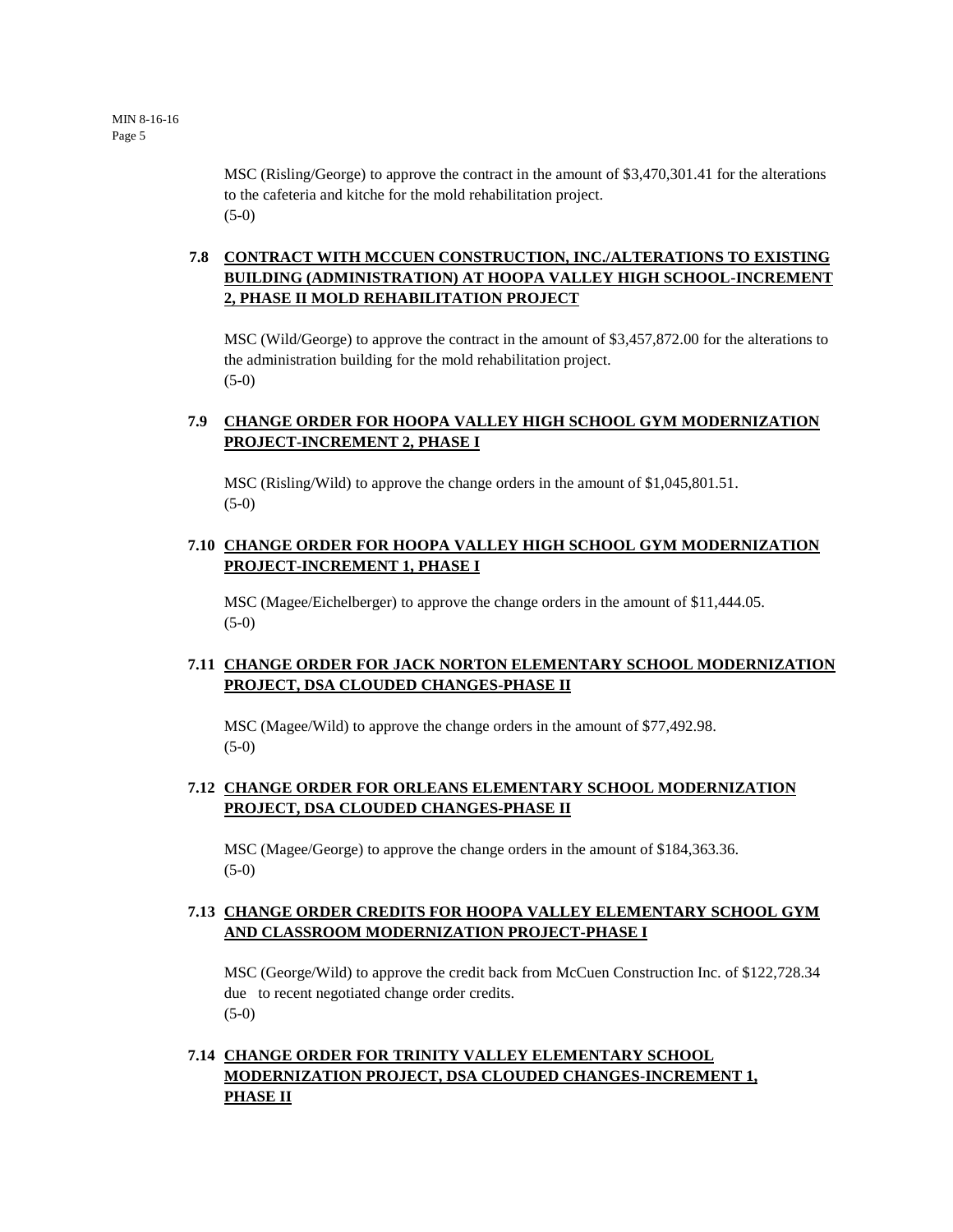MSC (Wild/Magee) to approve the change orders in the amount of \$122,766.18. (5-0)

# **7.15 CHANGE ORDER FOR TRINITY VALLEY ELEMENTARY SCHOOL PLUMBING ADDS, INCREMENT 1**

The Board is asked to approve the change orders in the amount of \$8,317.97. (REMOVED) No Action.

#### **7.16 SHASTA TANKS, LLC. QUOTE-PHASE 2**

MSC (Magee/Wild) to approve the quote in the amount of \$20,000.00 for 8 new tanks, 4 to Trinity Valley, 3 to Orleans and 1 to Jack Norton. (5-0)

### **7.17 WORLD TELECOM & SURVEILLANCE INC INVOICE FOR ORLEANS ELEMENTARY SCHOOL-PHASE 1**

MSC (Eichelberger/Wild) to approve the quote in the amount of \$3,181.84 to pull fiber and Cat 6 feed to electrical room from MDF and installed wire mold in the cafeteria. (5-0)

# **7.18 WORLD TELECOM & SURVEILLANCE INC INVOICE FOR TRINITY VALLEY ELEMENTARY SCHOOL-PHASE 1**

MSC (Wild/George) to approve the quote in the amount of \$2,557.76 to pull six CAT 6 cables, terminated and tested.  $(5-0)$ 

### **7.19INVOICE FROM WIKE RESTORATION-HOOPA VALLEY HIGH SCHOOL GYM LOCKER ROOM LEAD ABATEMENT CHANGE ORDER-PHASE I**

MSC (Wild/Magee) to approve the invoice in the amount of \$13,367.97 for the lead abatement of the windows and doors at the high school gym. (5-0)

# **7.20INVOICE FROM WIKE RESTORATION-HOOPA VALLEY HIGH SCHOOL GYM LEAD ABATEMENT CHANGE ORDER-PHASE I**

MSC (Wild/George) to approve the invoice in the amount of \$31,832.53 for the lead abatement of the interior plaster walls in the boys and girls locker rooms. (5-0)

### **7.21 INVOICE FROM WIKE RESTORATION-HOOPA VALLEY HIGH SCHOOL GYM LEAD ABATEMENT CHANGE ORDER-PHASE I**